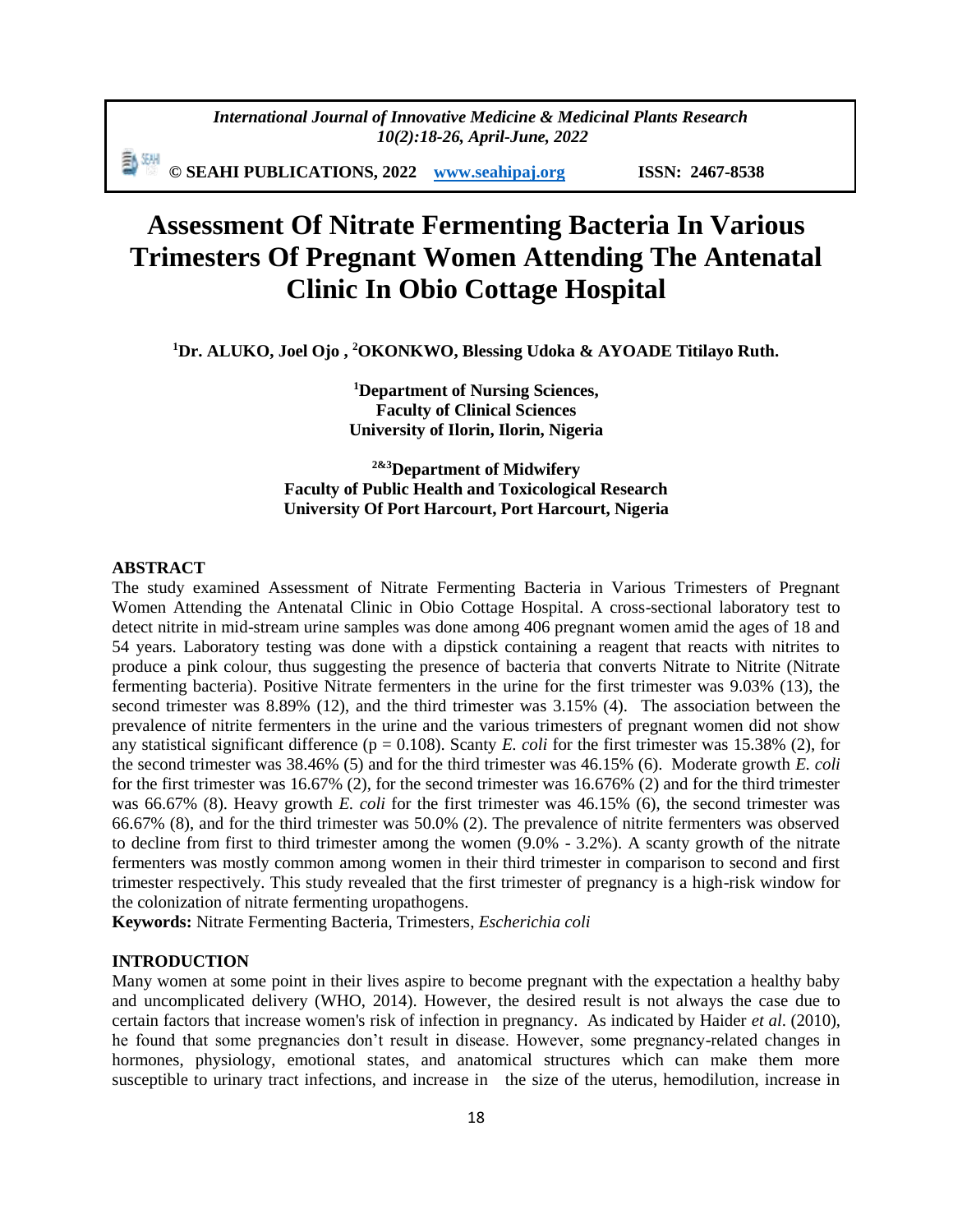urine PH, ureteral dilation decreased bladder capacity due to compression from the gravid uterus, vesicoureteral reflux, and some progesterone-related changes are among the commonly observed conditions. (Feitosa, 2009). Despite the milestone advances in maternal care the last few years, about 295,000 women died during and following pregnancy and childbirth in 2017, and infection, among other factors, was identified as a direct course of such death (WHO, 2019). Urinary tract infections (UTIs) are common in pregnancy (WHO, 2018). NHS (2017) defined urinary tract infections as an infection of the bladder, kidneys or the tubes connected to them. The most significant factors predisposing women to UTI in pregnancy is asymptomatic bacteriuria (ASB). Although many UTIs are easy to treat. It also has the potential to results in serious problems like pyelonephritis in 30% of the mothers. The bacteriostatic gas nitric oxide (NO) is formed when nitrite is acidified. Infections urine may contain considerable amounts of nitrate as a results of bacterial nitrate reductase activity, and the detection of nitrate in de urine is routinely used in the diagnosis of bacterial cystitis (Little *et al*., 2009). There are few domestic reports on the prevalence of UTI to be 55% in Benin, whereas Ali and Abdallah (2019) reported a prevalence of 15.8 percent in Kano and 61 percent in Akure by Simon-Oke, Odeyemi, and Afolabi (2019). Apart from traces of leukocyte, presence of nitrates in urine is usually indication of bacterial infection/colonization (Bono and Reygaert, 2020). Nitrates are formed by breakdown of urine nitrates. Gram-negative and some Grampositive bacteria, including *E. coli, Staphylococcus*, and *Klebsiella*, produce enzymes capable of fermenting urinary nitrates to nitrites and are implicated in UTIs (Tan, and Chlebicki, 2016; Ali, and Abdallah, 2019). As a result, the presence of nitrates indicates bacterial infection. Little *et al*. (2009), further explained that the bacteriostatic gas nitric oxide (NO) formed when nitrite is acidified. In essence, infection urine may contain considerable amounts of nitrate as a results of bacteria nitrate reductase activity, and the detection of nitrate in urine is routinely used in the diagnosis of bacterial cystitis. According to WHO (2018) estimates. Pyelonephritis, (infection of the kidneys) occur in 2% of pregnancies. Currently, little is known about the best way to prevent UTI in pregnancy (WHO, 2018), therefore the key remains discovering one's infection status for early management. Early detention and management is usually associates with better outcome in UTI (WHO, 2018). Due to both the high rate and potential seriousness pyelonephritis, it is recommended that all pregnant women should be screened for ASB at their first prenatal visit. This is most often done with a clean catch urine culture. The treatment of ASB reduces the rate of clinical infection to 3% or 4%. In a developing country such as Nigeria, such screening is attainable, hence the need to screen pregnant women for significant proteinuria in women with hypertension in pregnancy.

# **Statement of the problem**

As of 2017, approximately 810 women died from preventable causes related to pregnancy and childbirth daily (WHO, 2019). UTIs are one of these causes, and they can be identified and treated by carrying out a rapid screening. The failure to activate a timely response to an obstetric emergency is associated with an increased risk of death (WHO, 2017). On the other hand, asymptomatic bacterium during pregnancy has been linked to an increased risk of preterm delivery and low birth weight (Morgan, 2017). Consequently, infections can be passed to the infant via the placenta or during delivery. When this happens, the baby is also at risk for health complications as well. Unfortunately, the probability of missing or overlooking early signs of infection in pregnancy is high because it may be difficult to recognize subtle symptoms presentation masked by pregnancy idiosyncrasy, (Morgan, 2017). When the immune system of a pregnant woman is compromised and she may have other reasons for malaise, flushes, miscellaneous aches, nausea, vomiting, and stomach discomfort, all of which could be herald infection (Morgan, 2017). According to Lee *et al*. (2019), screening coverage and management of UTIs is still limited in low-middle income countries (LMICs), whereas in advanced nations, diagnostic and treatment procedures have significantly improved due to expansive screening (Gilbert *et al*., 2013). In essence, many cases remain untreated in these localities due to inadequate diagnostic procedures. This indicates the significance of diagnosing this condition because the difference in pregnancy outcomes lies in to obtaining adequate care that addressing issues revealed during diagnosis.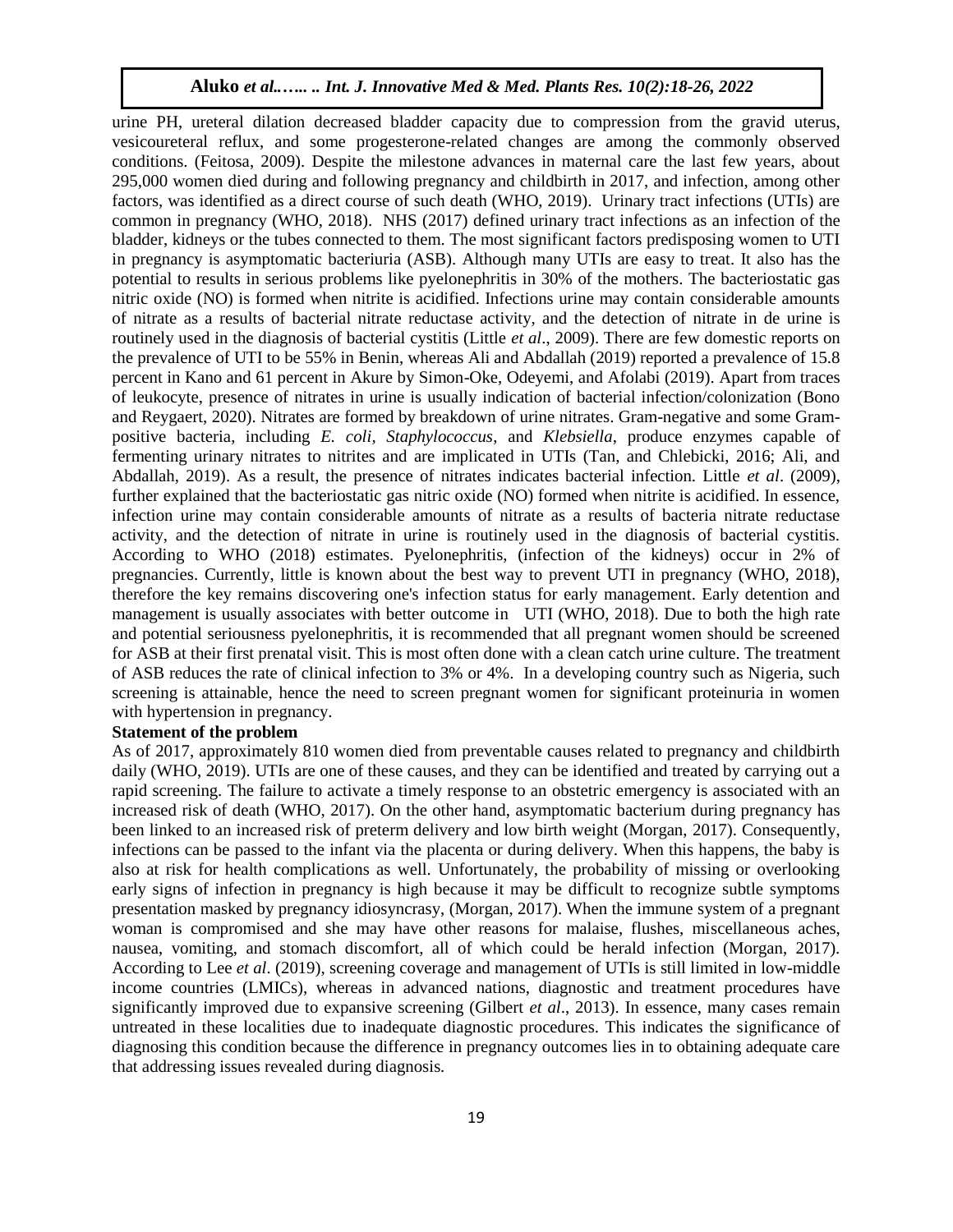#### **Aim and Objectives of the study**

The aim of the study is to assess nitrate fermenting bacteria in various trimesters of pregnant women attending antenatal clinic at Obio cottage hospital. Specifically, to:

- 1. assess the presence of nitrate fermenters in the urine of first trimesters pregnant women in Obio cottage Hospital.
- 2. investigate the presence of nitrate fermenters in the urine of the second trimesters pregnant women in Obio cottage Hospital.
- 3. evaluate the presence of nitrate fermenters in the urine of the third trimesters pregnant women in Obio cottage Hospital.
- 4. assess the prevalence of nitrate fermenting bacteria in the urine of pregnant women across various trimesters of pregnant women in Obio cottage Hospital.

## **METHODOLOGY**

The study is a cross-sectional laboratory test to detect nitrate in urine. The study was carried out in Obio Cottage Hospital located in Port Harcourt which is situated in the South-South Geo-Political zone, Nigeria. It is a pioneer hospital in the implementation of the community health care insurance scheme which is sponsored by the Shell Petroleum Development Company (SPDC). The average attendance over a year in the antenatal clinic is about 9,851. The sample size of 406 was resolved utilizing power analysis formula for estimating a single population proportion, mid-stream urine samples were collected from the 406 pregnant women between the ages of 18 and 54 years who visited the antenatal clinic. The instrument for data collection was a self-constructed questionnaire sectioned into two: sociodemographic information and reaction to nitrate. Laboratory testing was done with a dipstick containing a reagent that reacts with nitrites to produce a pink color, thus suggesting the presence of bacteria. Nitrite Combur10-Test M-strip was employed and the manufacturer' guidelines regarding test and interpretation was strictly adhered to. To minimize the risk of disease, study participants were required to appropriately wash their hands with cleanser and water, they were also required to wash their private parts with a swab soaked with ordinary saline. Participants were given guidelines on the best way to gather clean-catch midstream urine, and these were gathered in a clean, wide-mouthed plastic-covered container as utilized by Jido (2014). Data entry and analysis was completed utilizing the Statistical Package for Social Sciences (SPSS) Programming Version 22. Descriptive measurements such as percentages and frequencies mean and standard deviation was used to analysis the demographic data, while the t-test was utilized to compare the prevalence of nitrate across the three trimesters. Confidence interval was set at 95% (p values of  $\leq$  0.05 was considered statistically significant).

**RESULTS**

| Table 1: Distribution of Trimester of Participants $(n=406)$ |           |                   |  |  |  |
|--------------------------------------------------------------|-----------|-------------------|--|--|--|
| <b>Trimester</b>                                             | Frequency | Percentage $(\%)$ |  |  |  |
| First                                                        | 144       | 35.47             |  |  |  |
| Second                                                       | 135       | 33.25             |  |  |  |
| <b>Third</b>                                                 | 127       | 31 28             |  |  |  |

Most participants were in their first trimester, 35.47% (144), followed by those in their second trimester, 33.25% (135) and third trimester, 31.28% (127) as shown in Table 1.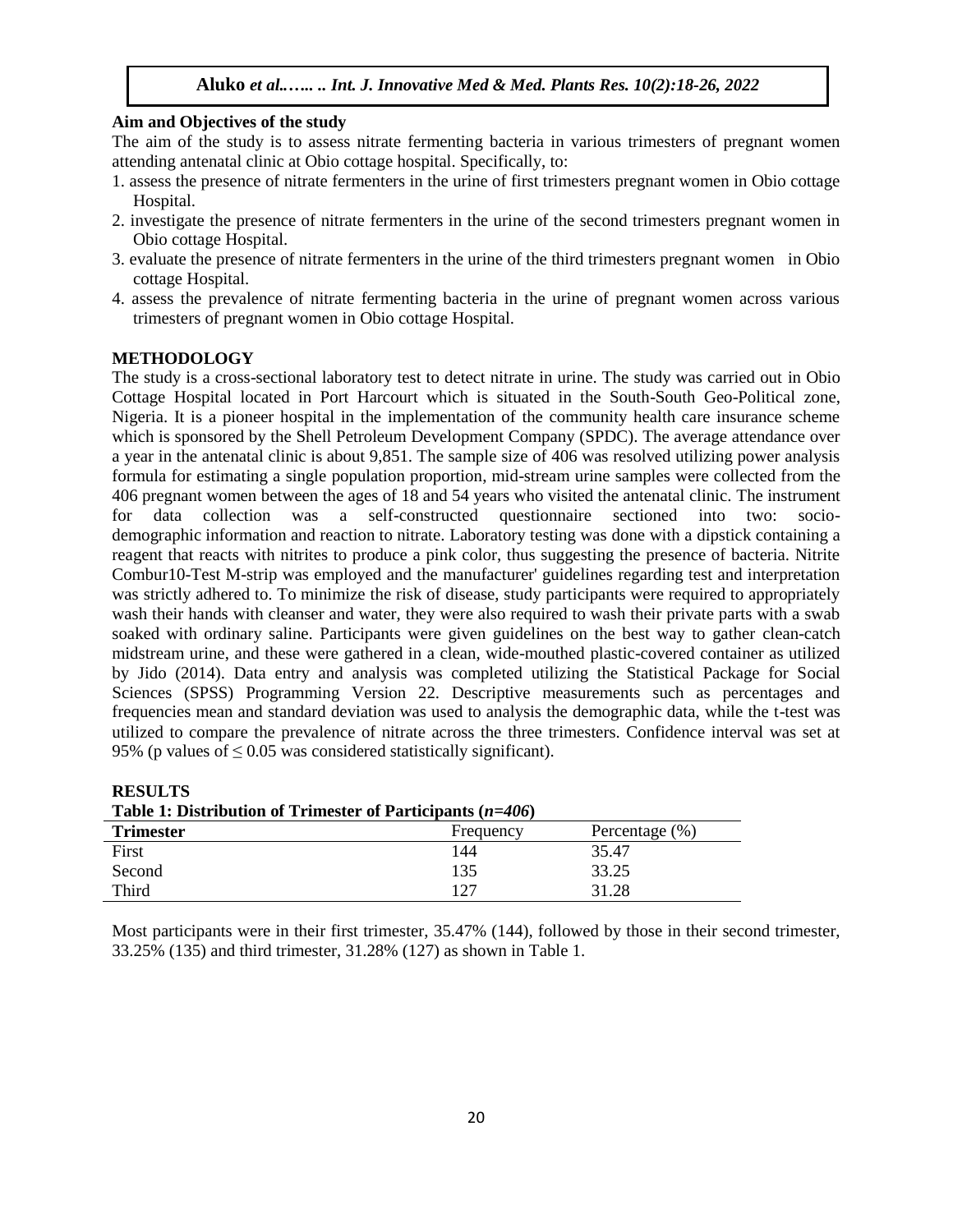

# **Figure 1: Prevalence of nitrate fermenters**

The prevalence of nitrate fermenters in the study population is 7%. Non nitrate fermenters =93%

|  | Table 2: Clinical parameter of Participants $(n=406)$ |
|--|-------------------------------------------------------|
|--|-------------------------------------------------------|

| Characteristics              | Frequency    | Percentage $(\%)$ |  |
|------------------------------|--------------|-------------------|--|
|                              |              |                   |  |
| Nitrate Fermenters           |              |                   |  |
| Positive                     | 29           | 7.14              |  |
| Negative                     | 377<br>92.86 |                   |  |
| Bacteria Identified $(n=29)$ |              |                   |  |
| Heavy growth E. coli         | 16           | 55.17             |  |
| Moderate growth E. coli      | 8            | 27.59             |  |
| Scanty growth E. coli        | 5            | 17.24             |  |
| Glucose                      |              |                   |  |
| Positive                     | 1            | 0.25              |  |
| Negative                     | 405          | 99.75             |  |
| Protein                      |              |                   |  |
| Positive                     | 15           | 3.69              |  |
| Negative                     | 391          | 96.31             |  |

Those positive for nitrate fermenters were 7.14% (29), glucose, 0.25% (1) and protein, 3.69% (15). Bactria identified were proportionally higher in the Heavy *E. coli*, 55.17% (16), followed by Moderate E. coli, 27.59% (8), and Scanty E. coli, 17.24% (5) as shown in Table 2.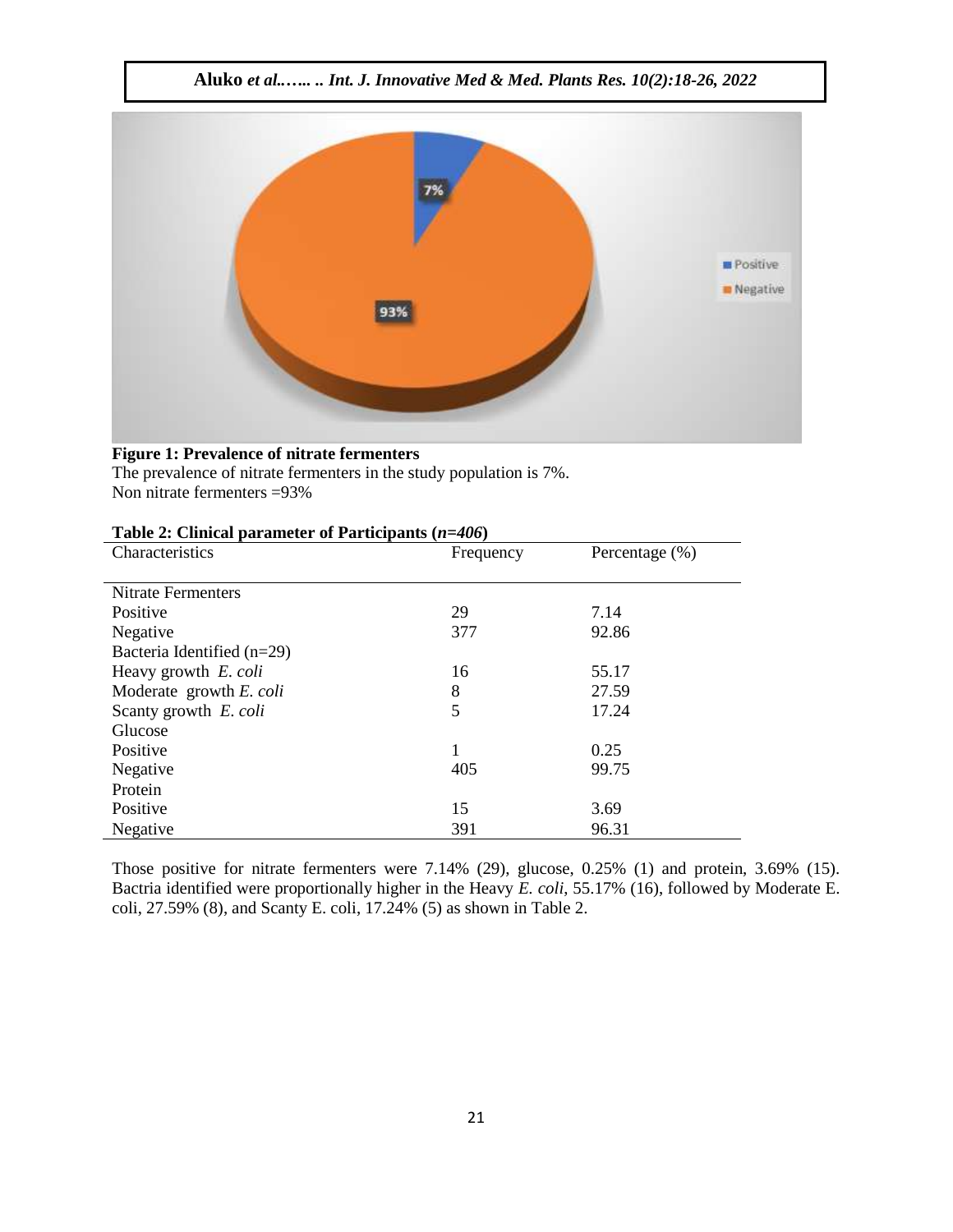**Aluko** *et al..….. .. Int. J. Innovative Med & Med. Plants Res. 10(2):18-26, 2022*

| Trimester | Nitrite fermenters in the urine.   |                                     | Total       | Fishers exact p |  |
|-----------|------------------------------------|-------------------------------------|-------------|-----------------|--|
|           | Positive<br>$n=29$<br>Freq $(\% )$ | Negative<br>$n=377$<br>Freq $(\% )$ |             |                 |  |
| First     | 13(9.03)                           | 131 (90.97)                         | 144 (100.0) |                 |  |
| Second    | 12(8.89)                           | 123(91.11)                          | 135 (100.0) | 0.094           |  |
| Third     | 4(3.15)                            | 123 (98.85)                         | 127 (100.0) |                 |  |

| Table 3 Prevalence of nitrite fermenters in the urine of pregnant women across the various |  |  |  |  |  |
|--------------------------------------------------------------------------------------------|--|--|--|--|--|
| trimester of pregnancy in Obio cottage hospital.                                           |  |  |  |  |  |

Prevalence of Nitrate fermenters in the urine for the first trimester was 9.03% (13), and for the second trimester,  $8.89\%$  (12) and for the third trimester,  $3.15\%$  (4).

The link between the pervasiveness of nitrate fermenters in the pee and the various trimester of pregnant women did not show a statistically observable difference  $(p=0.108)$  as shown in Table 3

**Table 4: Prevalence of nitrate fermenting bacteria in the urine of pregnant women across the various trimester of pregnancy in Obio cottage hospital.**

| Trimester       | Nitrate fermenter bacteria in the urine | Total                                        | <b>Fishers</b><br>exact p            |                       |       |  |
|-----------------|-----------------------------------------|----------------------------------------------|--------------------------------------|-----------------------|-------|--|
|                 | Scanty<br>growth<br>E.<br>coli<br>$n=5$ | Moderate<br>$E$ .<br>growth<br>coli<br>$n=8$ | Heavy<br>growth<br>E. coli<br>$n=16$ |                       |       |  |
|                 | Freq $(\% )$                            | Freq $(\% )$                                 | Freq $(\% )$                         |                       |       |  |
| First           | 2(15.38)                                | 5(38.46)                                     | 6(46.15)                             | 13(100.0)             |       |  |
| Second<br>Third | 2(16.67)<br>1(25.0)                     | 2(16.67)<br>1(25.0)                          | 8(66.67)<br>2(50.0)                  | 12(100.0)<br>4(100.0) | 0.186 |  |

*\*Statistically significant (p<0.05), <sup>2</sup>=Chi-Square* 

Scanty *E. coli* for the first trimester was 15.38% (2), and for the second trimester, 38.46% (5) and for the third trimester, 46.15% (6).

Moderate *E. coli* for the first trimester was 16.67% (2), and for the second trimester, 16.676% (2) and for the third trimester, 66.67% (8).

Heavy *E. coli* for the first trimester was 46.15% (6), and for the second trimester, 66.67% (8) and for the third trimester, 50.0% (2).

The link between the pervasiveness of nitrite fermenter bacteria in the pee and the various trimester of pregnant women did not show a statistically observable difference  $(p=0.186)$  as shown in Table 4

## **DISCUSSION OF FINDINGS**

## **Presence of nitrite fermenters in the urine of first trimester pregnant ladies**

On account of the morphological and physiological changes that happen in the genitourinary tract during pregnancy, urinary tract infection (UTI) is a typical inconvenience in pregnancy (Thakre *et al*., 2012). It may be either indicative or asymptomatic. Asymptomatic bacteriuria is a typical bacterial disease that effects people for the duration of their lives, especially ladies, of whom roughly half endure indications of urinary tract contaminations identified with bacteriuria sooner or later in their lives. Pregnant ladies are more helpless than men since to their life structures, which incorporates a little urethra and simple tainting of the urinary parcel with fecal microorganisms. According to the current examination, 7% of the 406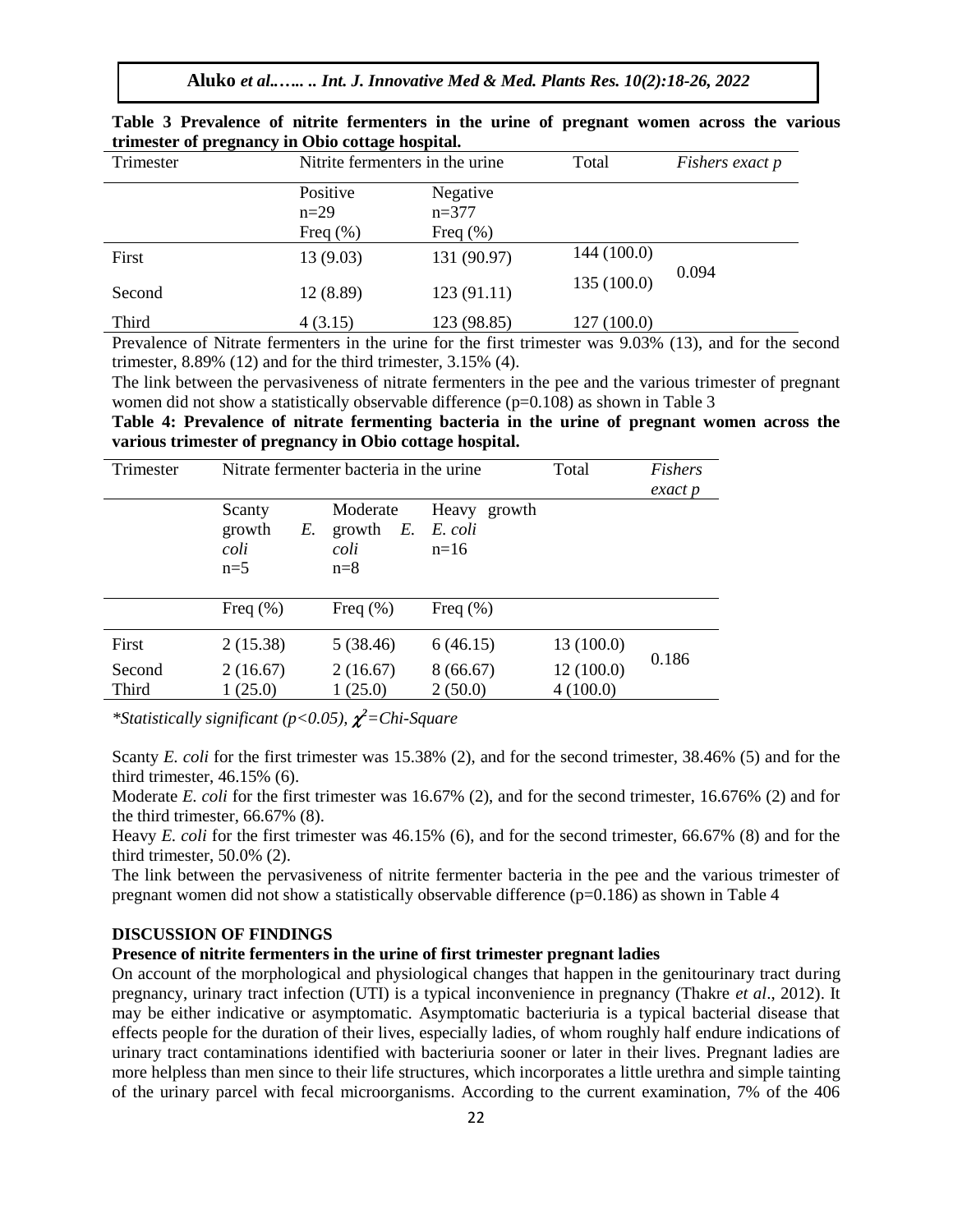examination subjects had nitrite fermenter developments. As an outcome, the pervasiveness of nitrite fermenters in the investigation test was 7%. This is harmonious with the discoveries of Thakre *et al*. (2012), who found a 3.1 - 19.8% pervasiveness of nitrite fermenters in pregnant ladies' pee in India. In a comparative concentrate among Eritrean ladies, tracked down a 9.5% pervasiveness of nitrite fermenters, which is more prominent than the 7% found in the current examination. There was a 8% occurrence of nitrite fermenters in the pee of pregnant ladies in Lagos state in a comparative Nigerian examination. The variable predominance of nitrite fermenters has been identified with an assortment of attributes what's more, determinants, including the ladies' tested equality, race, and financial position. 9% of the 144 ladies in their first trimester showed nitrite fermenter development in their pee tests. This is in accordance with the discoveries of Nwachukwu *et al*. (2018), who tracked down an 8.9 percent pervasiveness of nitrite fermenters among pregnant ladies in their first trimester, he also discovered 9.1% nitrite fermenters in the pee of pregnant ladies in their first trimester in Ile-Ife, southern Nigeria. The power of these nitrite fermenters among these pregnant ladies in their first trimester has been connected to a higher danger of contamination in pregnant ladies, especially those in their first trimester (Simon-Oke *et al*., 2019). Infection of the urinary system is a typical medical problem among pregnant ladies. This typically starts inside the first six weeks of conception and peaks between the 22nd and 24th days stretch of pregnancy because of an assortment of components including urethral dilatation, expanded bladder volume, and diminished bladder tone, the entirety of which add to expanded urinary balance and ureter vesical reflux. In this condition, around 70% of pregnant ladies endure glycosuria, which advances bacterial improvement in the pee. Dyuria, polyuria, suprapubic torment, and, in certain conditions, hematuria are normal clinical signs (Tula and Iyoha, 2014). Although dysuria and polyuria may show UTIs, these indications may likewise be available in pregnant ladies experiencing different ailments, such as bacterial vaginosis (Simon-Oke *et al*., 2019). *Escherichia coli* was the most widely recognized uropathogen segregated from pee tests, with shifted levels of expansion found in the sample going from inadequate to heavy. This finding is reliable with the discoveries of different examinations (Oladeinde *et al*., 2015; Nwachukwu *et al*., 2018; Simon-Oke *et al*., 2019). It is accounted for that *Escherichia coli* causes most asymptomatic bacterinuria. Other Enterobacteriaceae incorporate *Proteus mirabilis, Klebsiella pneumoniae, Enterobacter spp*., *Providencia stuartii*, and *Morganella morganii* (Oladeinde *et al*., 2015; Nwachukwu *et al*., 2018; Simon-Oke *et al*., 2019).

# **Presence of nitrate fermenting bacteria in the urine of second trimester pregnant women.**

The current investigation showed the prevalence of nitrate fermenters among women in second trimester of pregnancy was 8.9%. This is predictable with the reach in the report of Thakre *et al.* (2012), which noticed an 8.1 - 9.8% pervasiveness of nitrate fermenters in pee of pregnant women in their second trimester in India and also announced an 8.5% predominance of nitrate fermenters among pregnant women in their subsequent trimester. The variation of prevalence of nitrate fermenters among women in their subsequent trimester may be attributed to factors such as personal hygiene, awareness of optimal self-care during pregnancy, and exposure to previous uropathogenic infections (Ochada *et al.,* 2015; Nwachukwu *et al*., 2018). The moist environment of the female's perineum favours microbial growth and predisposes females to bladder contamination (Nileka and Sagar, 2015). Other factors including inappropriate cleaning of the perineum, the utilization of napkins and sterile towel together with pregnancy and sex add to the higher occurrence of UTI in different women (Akobi *et al*., 2014; Ochada *et al*., 2015; Elzayat *et al*., 2017). According to the current examination, most of the women 66.7% had a heavy growrh of *E. coli*, demonstrating a high susceptible to the infection among the women in their second trimesters. Pregnancy has been reported to be a state of alteted immune response thereby increaing susceptibility to infections (Perersen *et al*., 2017). Placental immune responses and its tropism for specific viruses and pathogens affect the outcome of the pregnant woman's susceptibility to and severity of certain infectious disease (Elzayat *et al*., 2017). In order for an embryo to effectively implant. Immune cells flood into the lining of the womb and cause inflammation. The heightened state of the immune system lasts for the first 12 weeks of pregnancy to allow the foetus to establish itself fully. The mother's immune system is suppressed for the next 15 weeks to allow the foetal cells to grow and develop. There is an expanded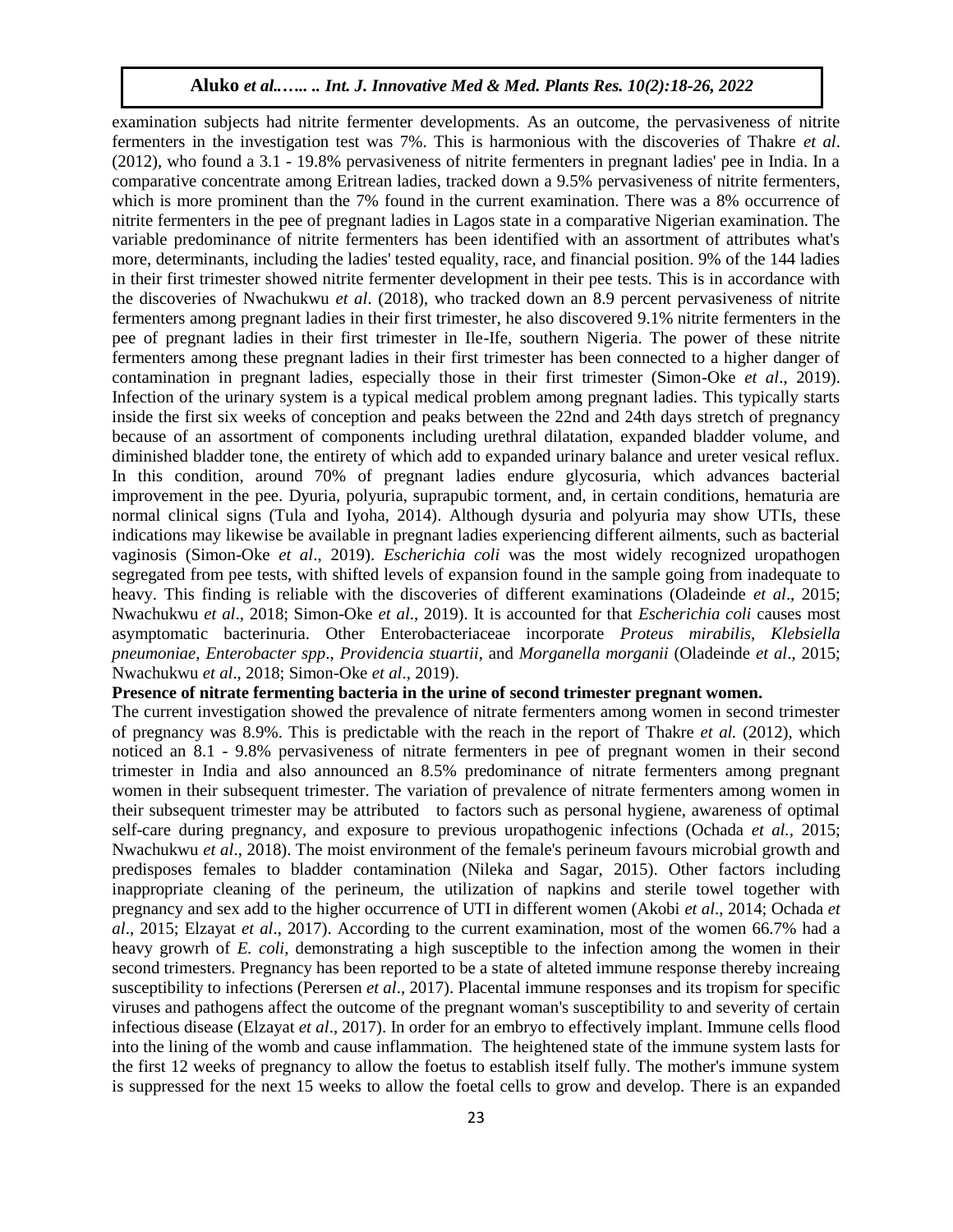danger of UTI in women during this time, especially when cleanliness levels are problematic (Sekikubo *et al*., 2017; Ghouri *et al*., 2018).

#### **Presence of nitrate fermenting bacteria in the pee of third trimester pregnant ladies**

The discoveries of the current investigation showed that solitary 3.15% of the ladies in their third trimester had a development of nitrate fermenters in their pee. This is reliable with discoveries of comparable investigations by different creators announced a 2.1% - 4.2% pervasiveness of nitrate maturing microbes among ladies in their third trimester (Gilbert *et al*., 2013; Elzayat *et al*., 2017). About half of the ladies in their third trimester were seen to have a substantial development of *E. coli* upon assessment. The general pervasiveness of UTI in third trimester is seen to be moderately lower than 5%, particularly among ladies going to pre-birth care (Thakre *et al*., 2012; Ochada *et al*., 2015). The treatment and consideration got during pre-birth care is related with a diminished pace of UTI contamination among ladies in their third and last trimester before conveyance. Because numerous anti-toxins may cause birth issues (anencephaly, heart deformities, and congenital fissure) when utilized during the first trimester, they are just utilized as a first-line treatment for UTIs that emerge during the second and third trimesters (Ghouri *et al*., 2018). Consequently, there is a low prevalence of UTI or nitrite fermenters among the women when treated properly. Similarly, an aggressive immune system returns near delivery where inflammation helps with the labour response (Tula and Iyoha, 2014; Oladeinde *et al*., 2015).

## **Prevalence of nitrate fermenting bacteria among different trimester pregnant ladies**

The predominance of nitrite fermenters was seen to be moderately higher among ladies in their first trimester (9.03%), firmly followed by ladies in their second trimester (8.89%) and ladies in their third trimester (3.15%). Measurable investigations showed the circulation of the nitrite fermenters in the various trimesters was not statistically significant ( $p = 0.094$ ). This is predictable with the discoveries of other examination, which tracked down no huge varieties in the dissemination of UTI contamination among pregnant ladies in their first, second, or third trimesters (Gilbert *et al*., 2013; Elzayat *et al*., 2017). However, the current examination's discoveries repudiate past reports that tracked down a lot higher occurrence of nitrate aging microscopic organisms in ladies in their first trimester contrasted with those in their second and third trimesters (Oladeinde *et al*., 2015; Nwachukwu *et al*., 2018). According to Nwachukwu et al. (2018), the observed discrepancies could be attributable to similar hygiene habits among women or health-seeking behaviours that vary across the country. Scanty growth of nitrite fermenters was observed mostly among women in their third trimester (25.0%) compared to women in their second trimester (16.67%) and women in their first trimester (15.38%). The general prevalence of UTI in third trimester is observed to be relatively lower than 5%, especially among women attending prenatal care (Thakre *et al*., 2012; Ochada *et al*., 2015). The treatment and care received during prenatal care corresponds to a relatively lower UTI infection rate among women in their third and final trimester before delivery. Since specific anti-infection agents represent a possible danger for birth complications (anencephaly, heart defects, and congenital fissure) when taken during the first trimester, they are just viewed as a first-line treatment for UTIs happening during the second and third trimesters (Stanley and Kayode, 2014; Ghouri *et al*., 2018). Notwithstanding, Moderate development of nitrate fermenters was noticed generally among ladies in their first trimester (38.46%) contrasted with ladies in their third trimester (25.0%) and ladies in their subsequent trimester had the most un-moderate *E. coli* growth (16.67%). The concentrate likewise tracked down that heavy *E. coli* development was generally normal in women in their subsequent trimester (66.67%), trailed by ladies in their third trimester (50.0%), and ladies in their first trimester of pregnancy (46.15%). Hormones are one of the causes. They cause changes in the urinary tract during pregnancy, making women more helpless to contaminations. Hormone changes can additionally cause vesicoureteral reflux, an illness where pee streams back up from the bladder to the kidneys.

#### **CONCLUSION**

Urinary tract infections brought about by deferred finding in pregnant women address a serious danger of pregnancy issues. The pervasiveness of UTIs and the bacteriological causal specialists among pregnant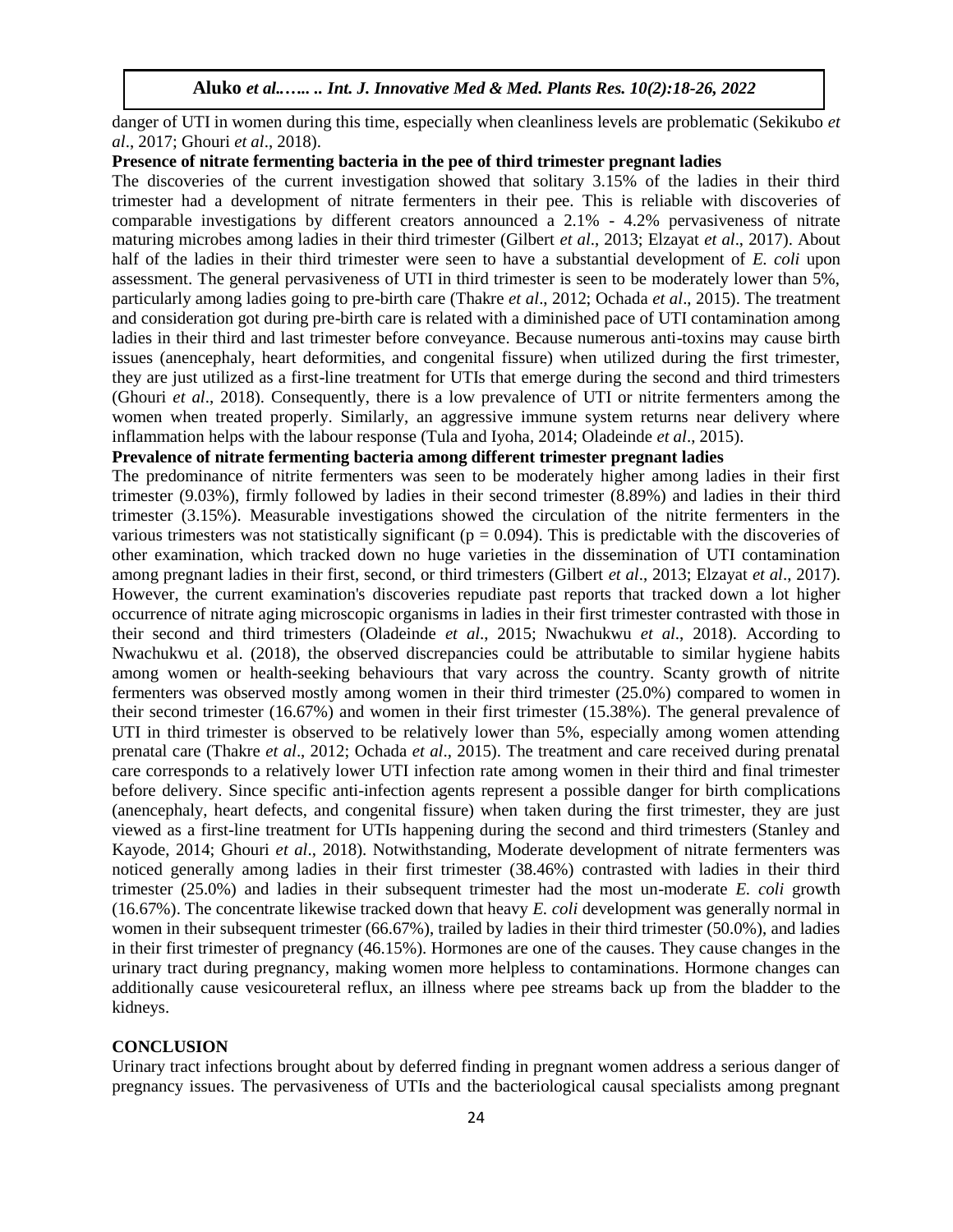ladies joining in pre-birth facilities at a Tertiary Care Hospital in Ile Ife, South-western Nigeria, is announced in this examination. The study found a 7% occurrence of nitrate fermenters in the pee of pregnant women in Port Harcourt. The frequency of nitrite fermenters in ladies was found to diminish from the first to third trimester (9.0 - 3.0%). An insufficient development of the nitrite fermenters was for the most part normal among women in their third trimester in contrast with second trimester and first trimester. The discoveries of the examination demonstrate that the principal trimester of pregnancy is a high-hazard window for the colonization of nitrite maturing uropathogens.

#### **RECOMMENDATIONS**

Based on the findings, the following recommendations were made:

- 1. Urine cultures are recommended early in pregnancy to detect ASB
- 2. Public campaigns ought to be encouraged to empower vagina-friendly cleanliness for pregnant women particularly women in their first trimester of pregnancy
- 3. Screening of asymptomatic bacteriuria is suggested in all pregnant women.

## **REFERENCES**

- Akobi, O. A., Inyinbor, H. E., Akobi, E. C., Emumwen, E. G., Ogedengbe, S. O., Uzoigwe, E. O., Abayomi, R. O., Emumwen, E. F., Nwala, O. V. & Abaukaka, Y. A. (2016). Antimicrobial Resistance Profile of Urinary Isolates from Patients with Indwelling Urinary Catheter Diagnosed of Benign Prostate Hyperplasia in Bida, Niger State, Nigeria. *Journal of Pharmaceutical Research International*, 1-8.
- Ali, M., & Abdallah, M. S. (2019). Prevalence of urinary tract infection among pregnant women in Kano, Northern Nigeria. *Archives of Reproductive Medicine and Sexual Health*, *2*, 23-29
- Bono, M. J., Reygaert, W. C., & Doerr, C. (2021). Urinary Tract Infection (Nursing).
- Elzayat, M. A. A., Barnett-Vanes, A., Dabour, M. F. E., & Cheng, F. (2017). Prevalence of undiagnosed asymptomatic bacteriuria and associated risk factors during pregnancy: a cross-sectional study at two tertiary centres in Cairo, Egypt. *BMJ open*, *7*(3), e013198.
- Feitosa, D. C. A., Silva, M. G. D., & Parada, C. M. G. D. L. (2009). Accuracy of simple urine tests for diagnosis of urinary tract infections in low-risk pregnant women. *Revista Latino-Americana de Enfermagem*, *17*(4), 507-513.
- Ghouri, F., Hollywood, A., & Ryan, K. (2018). A systematic review of non-antibiotic measures for the prevention of urinary tract infections in pregnancy. *BMC pregnancy and childbirth*, *18*(1), 99 - 103.
- Gilbert, N. M., O'brien, V. P., Hultgren, S., Macones, G., Lewis, W. G., & Lewis, A. L. (2013). Urinary tract infection as a preventable cause of pregnancy complications: opportunities, challenges, and a global call to action. *Global Advances in Health and Medicine*, *2*(5), 59-69.
- Haider, G., Zehra, N., Munir, A. A., & Haider, A. (2010). Risk factors of urinary tract infection in pregnancy. *JPMA. The Journal of the Pakistan Medical Association*, *60*(3), 213 - 216.
- Jido, T. A. (2014). Urinary Tract Infections in Pregnancy: Evaluation of Diagnostic Framework. *Saudi Journal of Kidney Diseases and Transplantation, 25*(1), 85-90.
- Lee, A. C., Mullany, L. C., Koffi, A. K., Rafiqullah, I., Khanam, R., Folger, L. V., & Baqui, A. H. (2020). Urinary tract infections in pregnancy in a rural population of Bangladesh: population-based prevalence, risk factors, etiology, and antibiotic resistance. *BMC Pregnancy and Childbirth*, *20*(1), 1-11.
- Little, P., Turner, S., Rumsby, K., Warner, G., Moore, M., Lowes, J. A. & Mullee, M. (2009). Dipsticks and diagnostic algorithms in urinary tract infection: development and validation, randomised trial, economic analysis, observational cohort and qualitative study. *Health Technol Assess*, *13*(19), 1- 73.
- Morgan, M. (2017). Challenging infections in pregnancy: a multiparametric approach. *Obstetrics, Gynaecology & Reproductive Medicine*, *27*(9), 266-276.